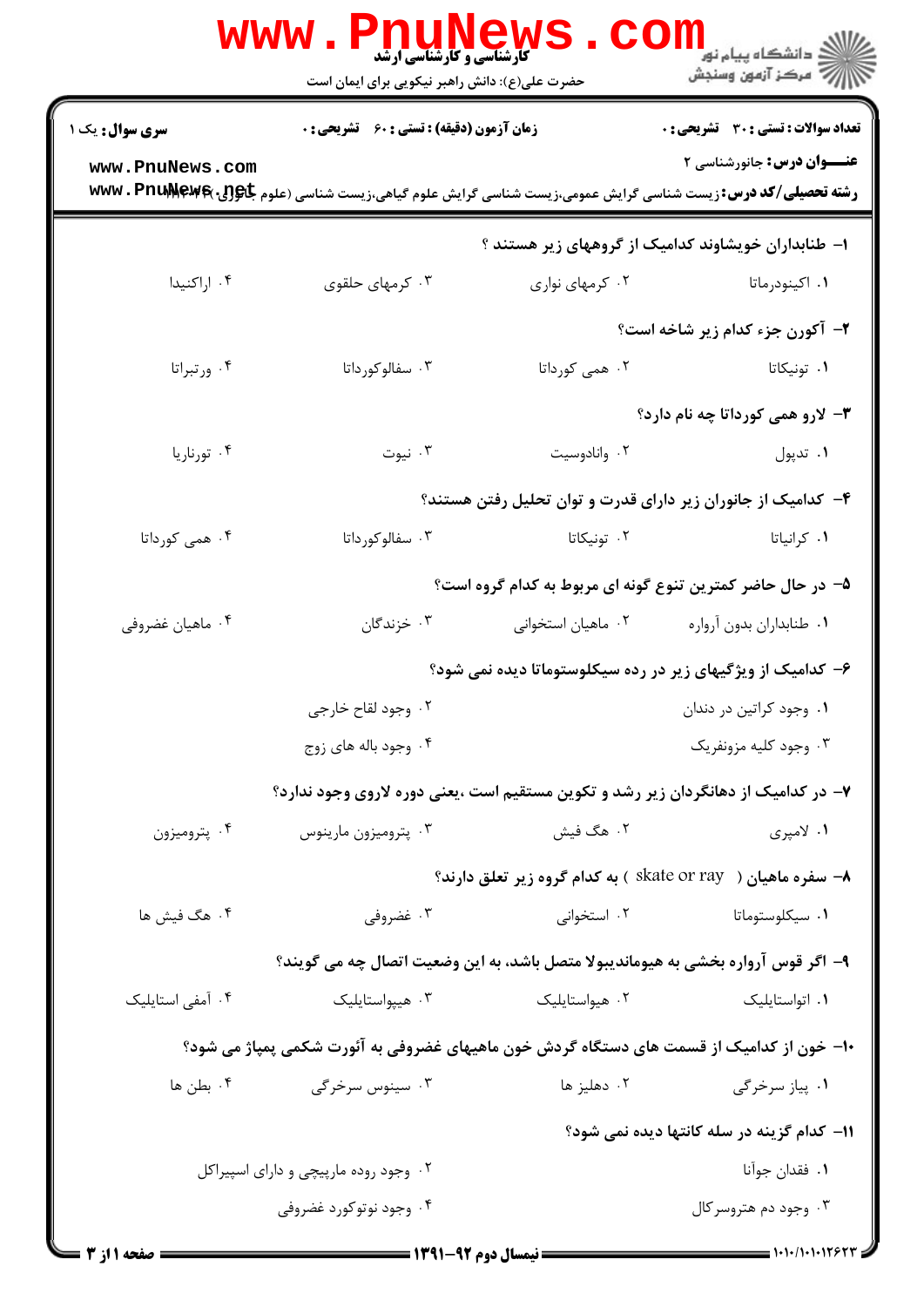| تعداد سوالات : تستى : 30 - تشريحي : 0             |                                                                                                                            | <b>زمان آزمون (دقیقه) : تستی : 60 ٪ تشریحی : 0</b> | <b>سری سوال :</b> ۱ یک |
|---------------------------------------------------|----------------------------------------------------------------------------------------------------------------------------|----------------------------------------------------|------------------------|
| <b>عنـــوان درس:</b> جانورشناسی ۲                 | <b>رشته تحصیلی/کد درس:</b> زیست شناسی گرایش عمومی،زیست شناسی گرایش علوم گیاهی،زیست شناسی (علوم <b>جاگولل WWW . PnuMewe</b> |                                                    | www.PnuNews.com        |
| 1۲- ماهی کیور به کدامیک از گروه ماهیان تعلق دارد؟ |                                                                                                                            |                                                    |                        |
| Crossoptrygii .                                   | Elasmobranchi .                                                                                                            | Sarcoptrygii . v                                   | Actinopterygii . e     |
| دارد؟                                             | ۱۳- در کدامیک از ماهیان زیر ارتباط بین گوش داخلی و کیسه هوایی بصورت یک جفت کانال ظریف و باریک و طویل وجود                  |                                                    |                        |
| ۰۱ ماه <sub>ی</sub> طلایی                         | ۰۲ روغن ماهي( Cod )                                                                                                        | ۰۳ گربه ماهی                                       | ۰۴ کپور                |
|                                                   | ۱۴– در کدامیک از ماهیهای زیر رساندن و تکوین و انکوباسیون تخم درون دهان انجام میگیرد؟                                       |                                                    |                        |
| Tachysurus .                                      | Molva .r                                                                                                                   | Syngnathidae .                                     | Tilapia f              |
|                                                   | ۱۵– کدامیک از خانواده ماهیان استخوانی زیر از جمله ماهیان استخوانی دارای ارزش شیلاتی فراوان در جهان نمی باشد؟               |                                                    |                        |
| Clupeidae .                                       | Bothidae .v                                                                                                                | Soleidae .r                                        | Cyroglossidae . e      |
| ۱۶- منشاء دوزیستان چیست؟                          |                                                                                                                            |                                                    |                        |
| ۰۱ ماهيان تله اوستي                               |                                                                                                                            | ۰۲ ماهيان اکتينوپتري جي                            |                        |
| ۰۳ ماهيان دودمي                                   |                                                                                                                            | ۰۴ ماهیان کراس اپتری جی                            |                        |
| ۱۷– کدامیک از سمندر های زیر فاقد شش و آبشش است؟   |                                                                                                                            |                                                    |                        |
| Proteus .                                         |                                                                                                                            | Plethodontidae .v                                  |                        |
| Megalobatrachus .r                                |                                                                                                                            | Crypobranchus . e                                  |                        |
|                                                   | ۱۸- سین آپسید  Synapsid و دی آپسید Diapsid  به ترتیب در کدام جانوران دیده می شود؟                                          |                                                    |                        |
| ۰۱ خزندگان-کروکوديل                               |                                                                                                                            | ۰۲ خزندگان منقرض شده و دایناسورها                  |                        |
| ۰۳ خزندگان منقرض شده-کروکودیل                     |                                                                                                                            | ۰۴ پرندگان-مارمولک ها                              |                        |
|                                                   | ۱۹- لاک پشت ها (کلونیا) جزء کدامیک از زیر رده های زیر است؟                                                                 |                                                    |                        |
| ۰۱ آنایسیدا                                       | ۰۲ لیپیدوسوریا                                                                                                             | ۰۳ اوریایسیدا                                      | ۰۴ سینایسیدا           |
|                                                   | ۲۰- کدامیک از لاک پشت های زیر در اطراف جزیره لارک دیده شده است؟                                                            |                                                    |                        |
| Eretomchelys .                                    |                                                                                                                            | Trionyxeuphraticus .                               |                        |
| Trionychidae . v                                  |                                                                                                                            | Dermochelidae . e                                  |                        |